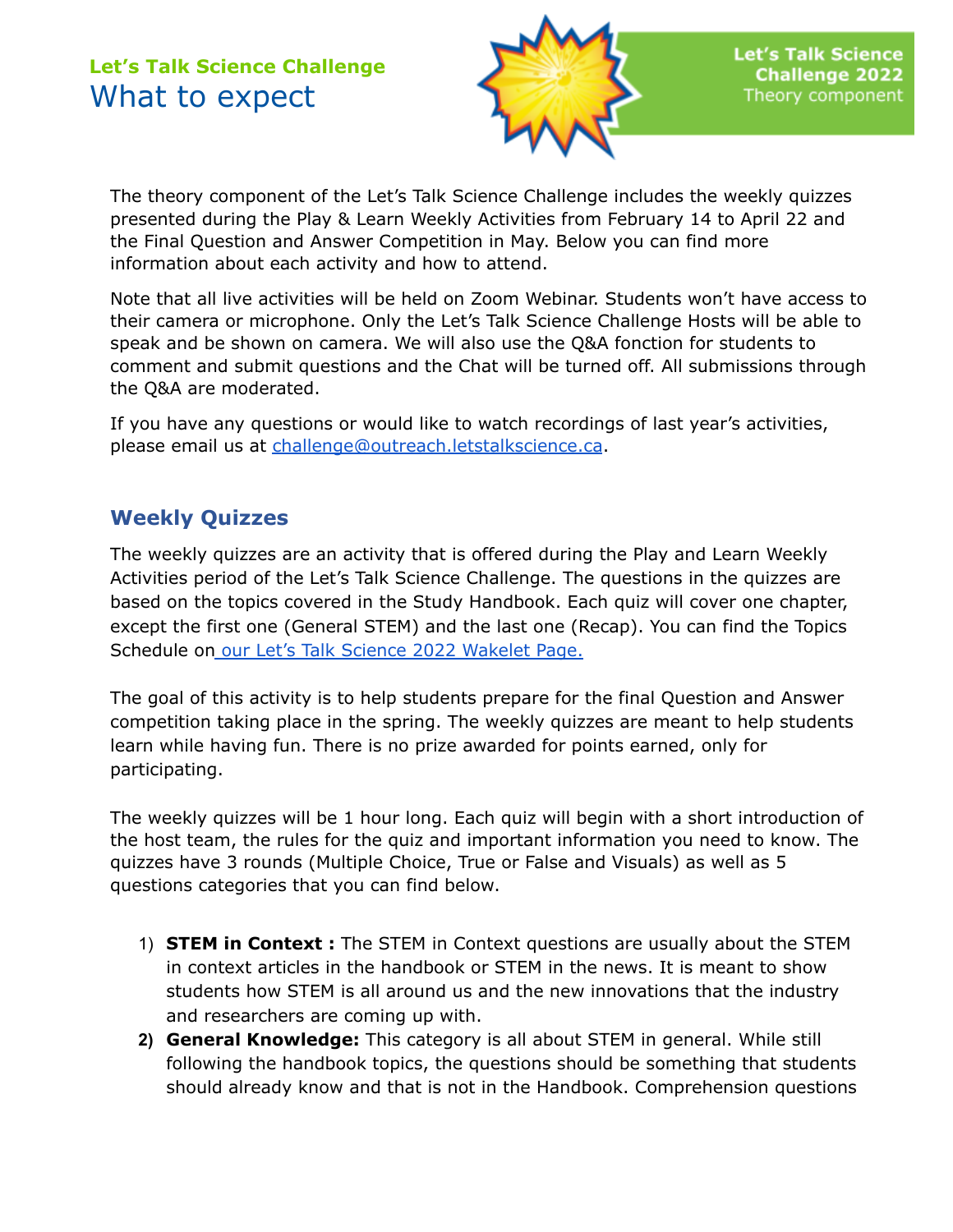of the Handbook can also fall into this category, since the answers are not clearly written in the Study Handbook.

- 3) **Multidisciplinary:** This category is all about STEM in other disciplines. STEM is everywhere, not only in our STEM classes. The questions are still about the weekly topic but talk about STEM in books, movies, arts, sports, languages, etc.
- **4) Career:** Usually the questions in this category are about the career profile in the Handbook. They can also be about a career video profile presented live during the quiz or any career questions.
- **5) Reading :** The reading category is based on the backgrounders articles in the Study Handbook. The answer to the questions should be in the Handbook.

Finally, the quizzes include different types of questions.

- **Regular :** This is the basic question type. With only one correct answer (one point). Students have 25 seconds to answer.
- **Sprint :** This is a question that includes multiple sub-questions. Usually they are all about the same topics. Students have 45 seconds to answer. There are multiple correct answers (multiple points).
- **Public:** This is a question that we received from donors or other students. They will usually be asking the question in a video. Students have 25 seconds to answer.
- **Video Profile :** Similar to the public question, a STEM role model or professional present in a video their education pathway and their actual job. The video is around 2 minutes long. After that, we will ask a question based on the video and students will have 25 seconds to answer.
- **Student Choice :** Students can decide what will be the next question. It could be a choice about the category, the topic, the question type, anything really. The time students have to answer the student choice question is 25 seconds.
- **Multiple Answers :** Similar to the sprint, this question type has multiple correct answers (multiple points). But there is only one question. Students usually have to pick 3-6 correct answers in 10 possibilities. They have 45 seconds to answer the question.





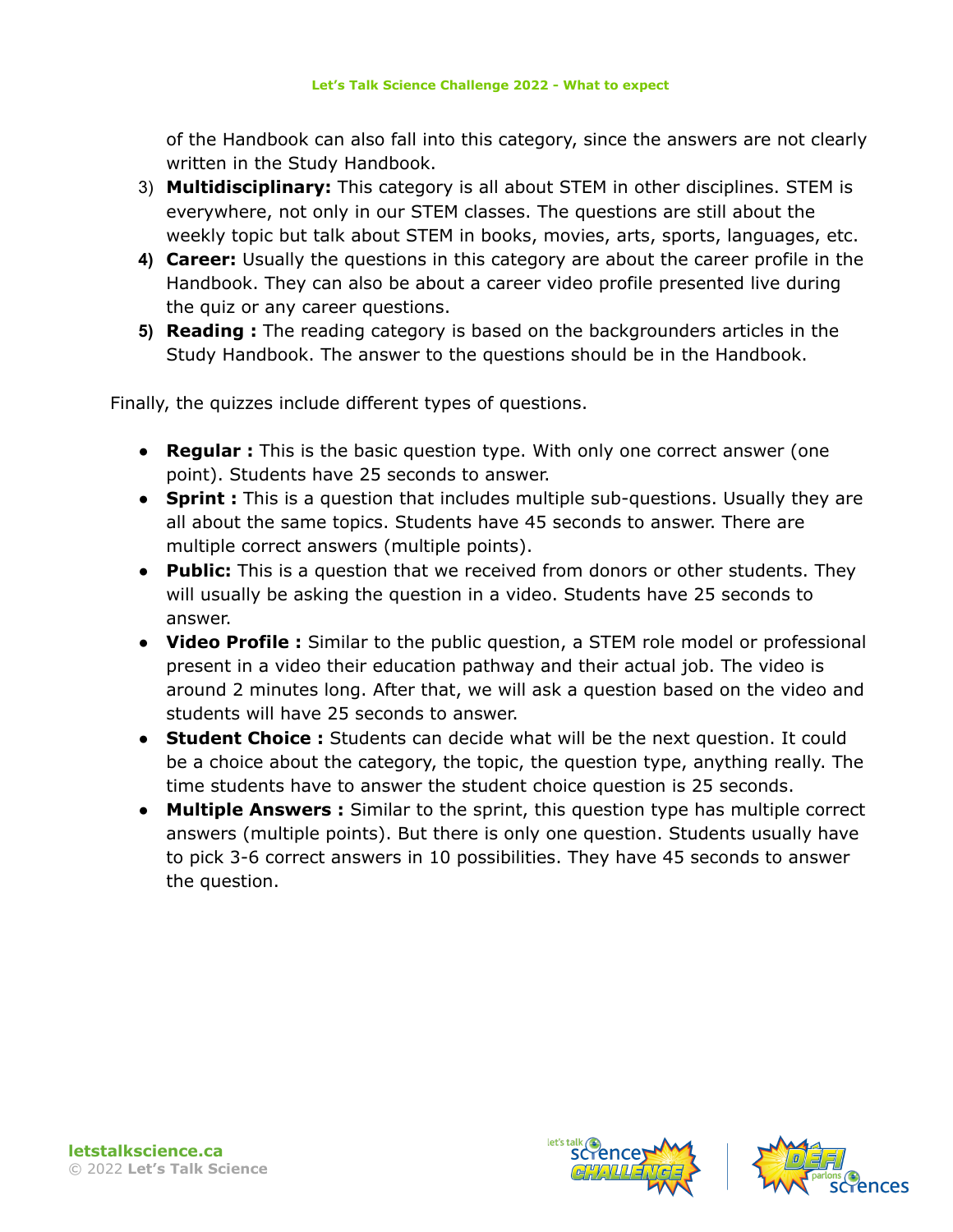#### **Final Question and Answer Competition**

The final Question and Answer Competition will take place in the spring on Zoom like the weekly live activities. However, participants will have to submit their answers through a questionnaire on Google Forms in order to get points. Therefore, each team will need to have access to an electronic device to open the form. The teams will also need a way to communicate with each other and reach a consensus on their answers (especially if the students are not in the same room). It is your responsibility to determine the best way to do this depending on your situation.

The format will be similar to what will be showcased during the last quiz (Recap) of the Play & Learn Weekly Activities. It will cover the entire content of the Study Handbook. The majority of answers can be found in the Study Handbook. However, the same 5 categories used during the weekly quizzes will be presented (STEM in Context, General Knowledge, Multidisciplinary, Career and Reading). Students will also recognise the same questions types. Some questions might be the same as the ones presented during the weekly quizzes, but some will be entirely new.

## **How to attend the live activities?**

As mentioned previously, the live activities (weekly quizzes and Final Question and Answer Competition) will be held on Zoom. You can find below more information on how to use Zoom for these activities. At the end we also included some answers to frequently asked questions and problems that might occur.

If you can't use Zoom, please let our team know ahead of time. We will be broadcasting all live activities on a private YouTube. The link will be shared on demand only. Note that some interactive components are not available on YouTube such as the polls and the chat. Recordings will also be available on-demand for anyone who can't attend the session live.

Early in February, you will receive an email directly from Zoom including the link to connect to the live weekly activities. The link works for any of the dates and times in the language in which you registered. Please keep this link as we won't be sending any other reminder. The link is associated with the adult that registered. You shouldn't share this link with anyone else except the students you are in charge of. To share the link with them, we recommend forwarding the email directly to them.

Regarding the Final Question and Answer Competition, you will receive more details such as the Zoom link at least 2 weeks before the date of the competition you choose.



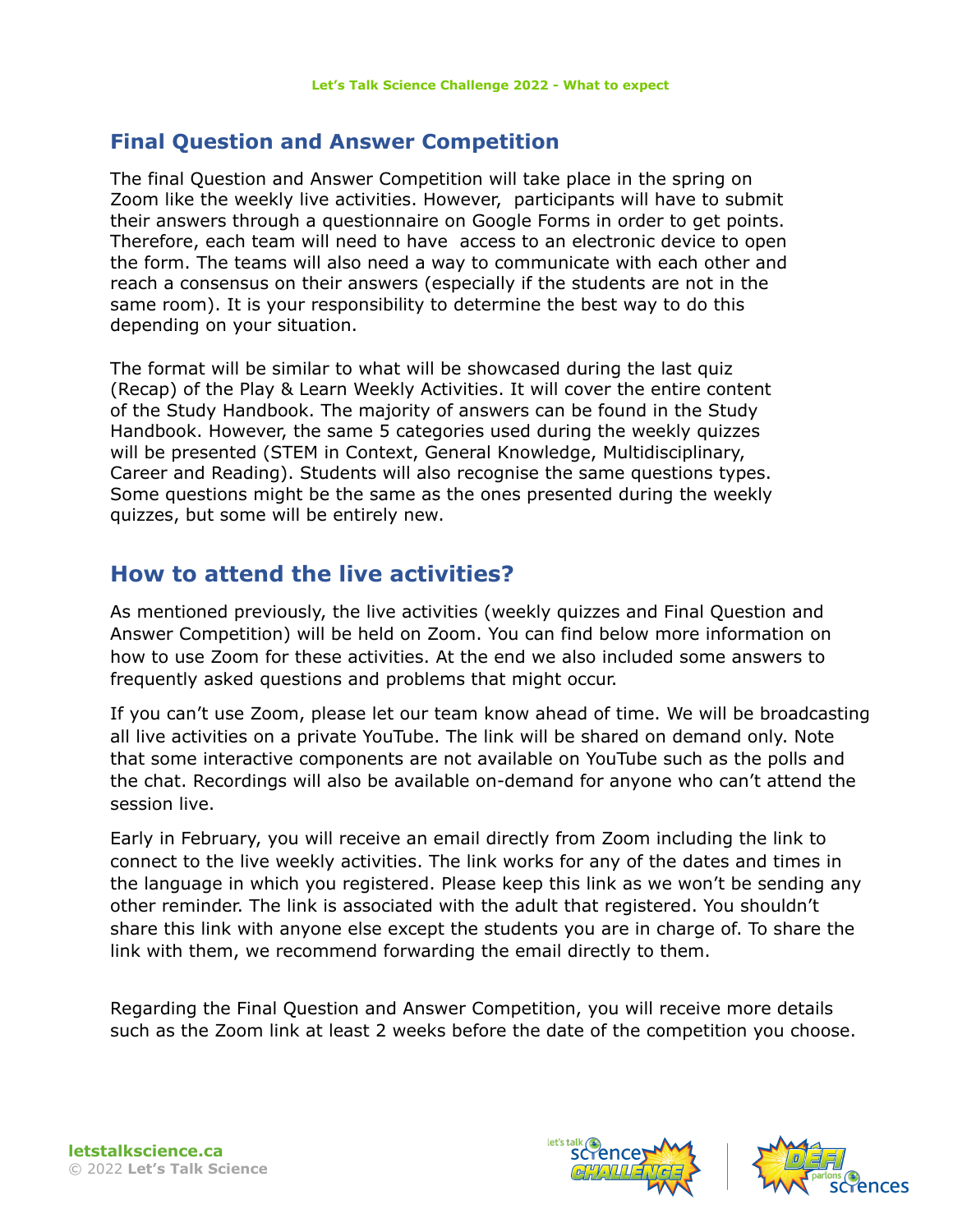## How to connect to the session

The following methods to join are the ones that we find the easiest. Note that they were accurate when we created this document. Zoom might have made an update between the time we send you this guide and the time you try to join. You can always find more information through the Zoom Help Centre: https://support.zoom.us.

## **FOR COMPUTER USERS:**

Headphones help with the background noise

Google Chrome 53.0.2785 or higher, Internet Explorer 10 or higher, Microsoft Edge 38.14393.0.0 or higher, Google Chrome 53.0.2785 or higher, Safari 10.0.602.1.50 or higher, Firefox 49.0 or higher

| 1. | Click on the meeting link the<br>Let's Talk Science organizer<br>sends you through Zoom.                                                                                                       |                                                                                                                                                                                                                                                                                                                                                                                                                                                                                                                                                                                                                                                                   |
|----|------------------------------------------------------------------------------------------------------------------------------------------------------------------------------------------------|-------------------------------------------------------------------------------------------------------------------------------------------------------------------------------------------------------------------------------------------------------------------------------------------------------------------------------------------------------------------------------------------------------------------------------------------------------------------------------------------------------------------------------------------------------------------------------------------------------------------------------------------------------------------|
| 2. | If you have previously installed<br>Zoom on your computer, then<br>click on Open Zoom.<br>If you have never used Zoom<br>before then you will have to<br>click download and run Zoom.          | Hi Sabina,<br>You are invited to a Zoom webinar.<br>Date Time: Apr 14, 2020 11:00 AM Eastern Time (US and Canada)<br>Topic: LTSC online, TEST<br>Join from a PC, Mac, iPad, iPhone or Android device:<br><b>Click Here to Join</b><br>Note: This link should not be shared with others; it is unique to you.<br>Password: LTSC<br>Add to Calendar Add to Google Calendar Add to Yahoo Calendar<br>Open Zoom?<br>https://zoom.us wants to open this application<br>Open Zoon<br>Cancel<br>Launching<br>Please click Open Zoom Meetings if you see the system dialog.<br>If nothing prompts from browser, click here to launch the meeting, or download & run Zoom. |
| 3. | You might see a similar<br>message to the one on the<br>right once Zoom has been<br>launched. As soon as the Let's<br>Talk Science host joins the<br>meeting, the virtual room will<br>pop up. | Please wait for the host to start this meeting<br><b>Start: 11:00AM</b><br><b>Morning Meeting</b><br>If you are the host, <b>sign in</b> to start this meeting<br><b>Test Computer Audio</b>                                                                                                                                                                                                                                                                                                                                                                                                                                                                      |



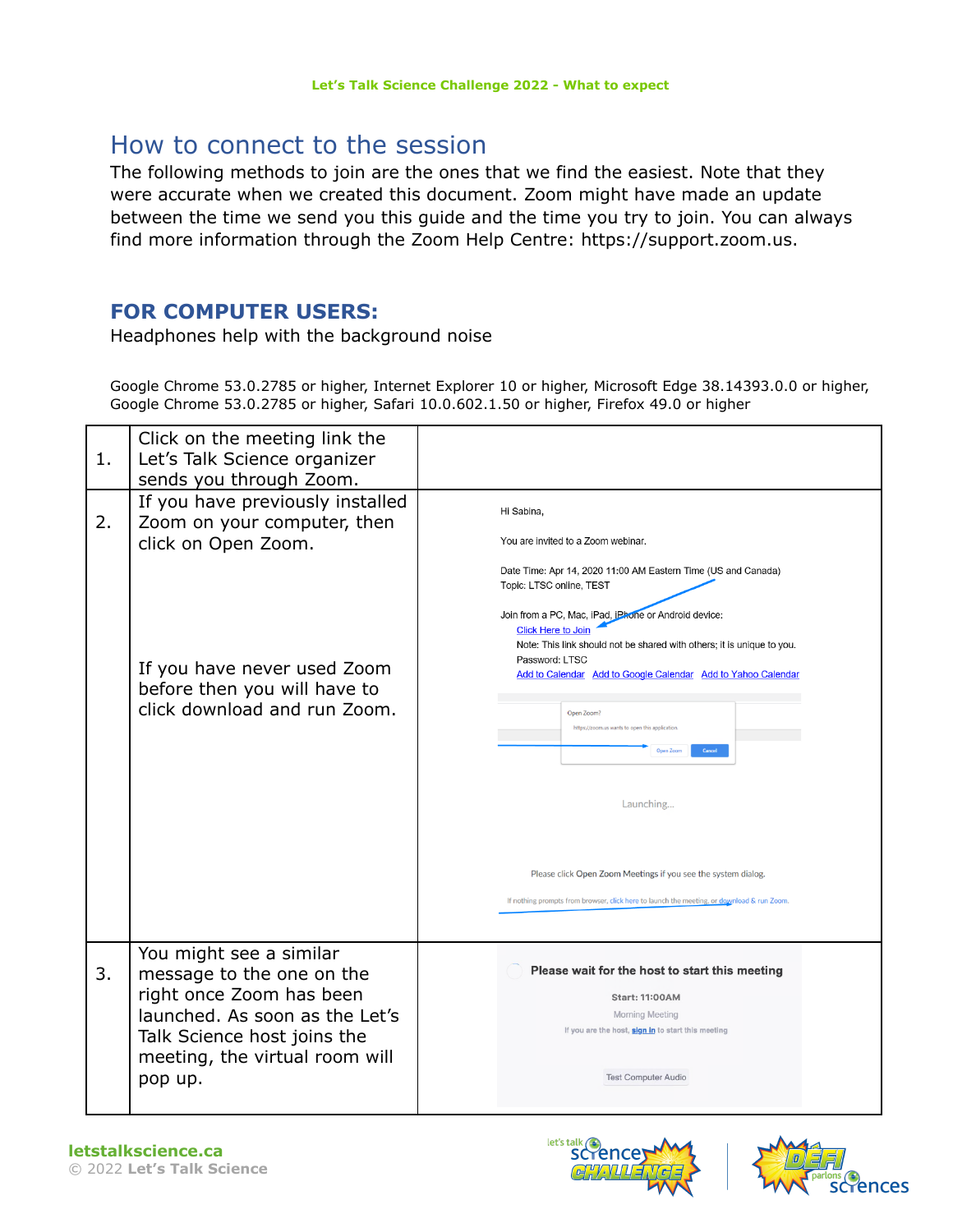| 4. | The Let's Talk Science host set<br>Zoom to mute all participants<br>(including yourself) when they<br>first joined and turned off your<br>video streaming. You will only<br>be able to hear and see the<br>host at this time. She/he will<br>not be able to hear or see you.                                                                                                                                          |                                                                                                                                                                                                                                         |
|----|-----------------------------------------------------------------------------------------------------------------------------------------------------------------------------------------------------------------------------------------------------------------------------------------------------------------------------------------------------------------------------------------------------------------------|-----------------------------------------------------------------------------------------------------------------------------------------------------------------------------------------------------------------------------------------|
| 5. | The Let's Talk Science host has<br>also disabled the Chat.<br>If you have any questions for<br>the host or assistant or want<br>to communicate with the other<br>participants, please click the<br>Q&A button located at the<br>bottom of the screen and type<br>your question in the new<br>window that comes up.<br>Once your question is<br>published and answered, you<br>can use the Comment option<br>to reply. | J.<br>Audio Settings ^<br>$O$ Q&A<br>All questions (1)<br><b>My questions</b><br>Lee 01:54 PM<br>Will there be a follow-up session?<br>īĠ<br>C <sub>OB</sub><br>Click Comment to reply to an existing answer<br>Type your question here |
| 6. | If you need to leave the<br>meeting early or the host says<br>the meeting has ended, you<br>will want to exit the room by<br>clicking Leave Meeting in the<br>lower right hand corner.                                                                                                                                                                                                                                | ó,<br>Audio Settings ^                                                                                                                                                                                                                  |





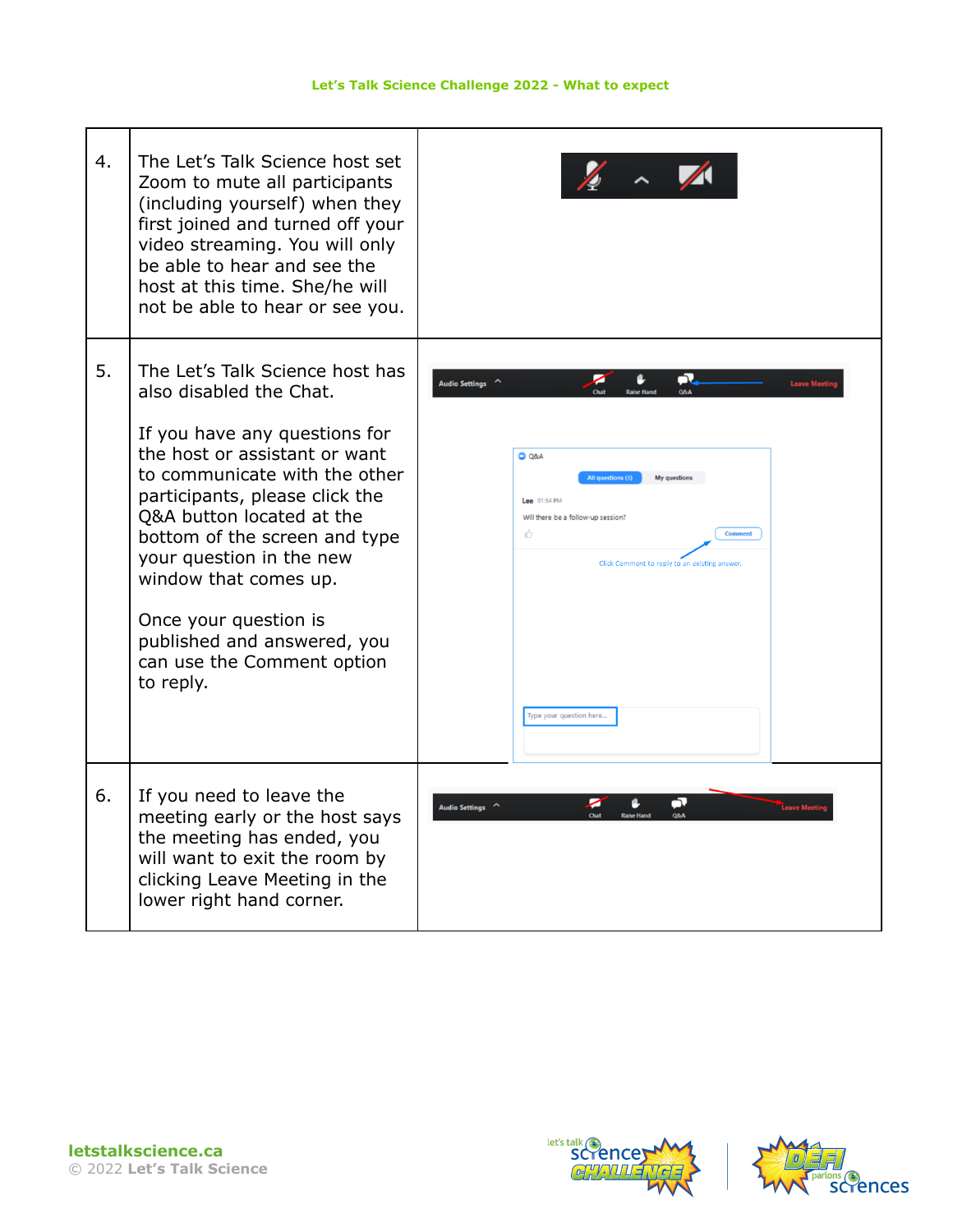## FOR iPAD USERS:

Headphones help with the background noise

| 1. | Download the Zoom Cloud<br>Meetings app                                                                                                                                                                |                                                                                                                                                                                                                                                                   |
|----|--------------------------------------------------------------------------------------------------------------------------------------------------------------------------------------------------------|-------------------------------------------------------------------------------------------------------------------------------------------------------------------------------------------------------------------------------------------------------------------|
| 2. | Click on the link the Let's<br>Talk Science organizer sends<br>or posts.<br>Tap Open to open the<br>meeting in the Zoom app.                                                                           | Here is the link for you to join the Let's Talk Science Challenge!<br>https://zoom.us/j/717642393<br>We look forward to seeing you online!<br>Thank you<br>First-time user, please download Zoom app from App Stor<br>Open this page in "Zoom"?<br>Open<br>Cancel |
| 3. | Tap Call using Internet<br>Audio.<br>Please keep in mind that the<br>Let's Talk Science organizer<br>has muted all participants so<br>they cannot hear you.                                            | To hear others<br>please join audio<br><b>Call using Internet Audio</b><br><b>Cancel</b>                                                                                                                                                                          |
| 4. | If you need to leave the<br>meeting early or the Let's<br>Talk Science host says the<br>meeting has ended, you will<br>want to exit the room by<br>clicking Leave Meeting in the<br>upper left corner. | 951-111-527 <sup>@</sup><br>let's talk (<br>scrence<br>GHALLENGE,                                                                                                                                                                                                 |



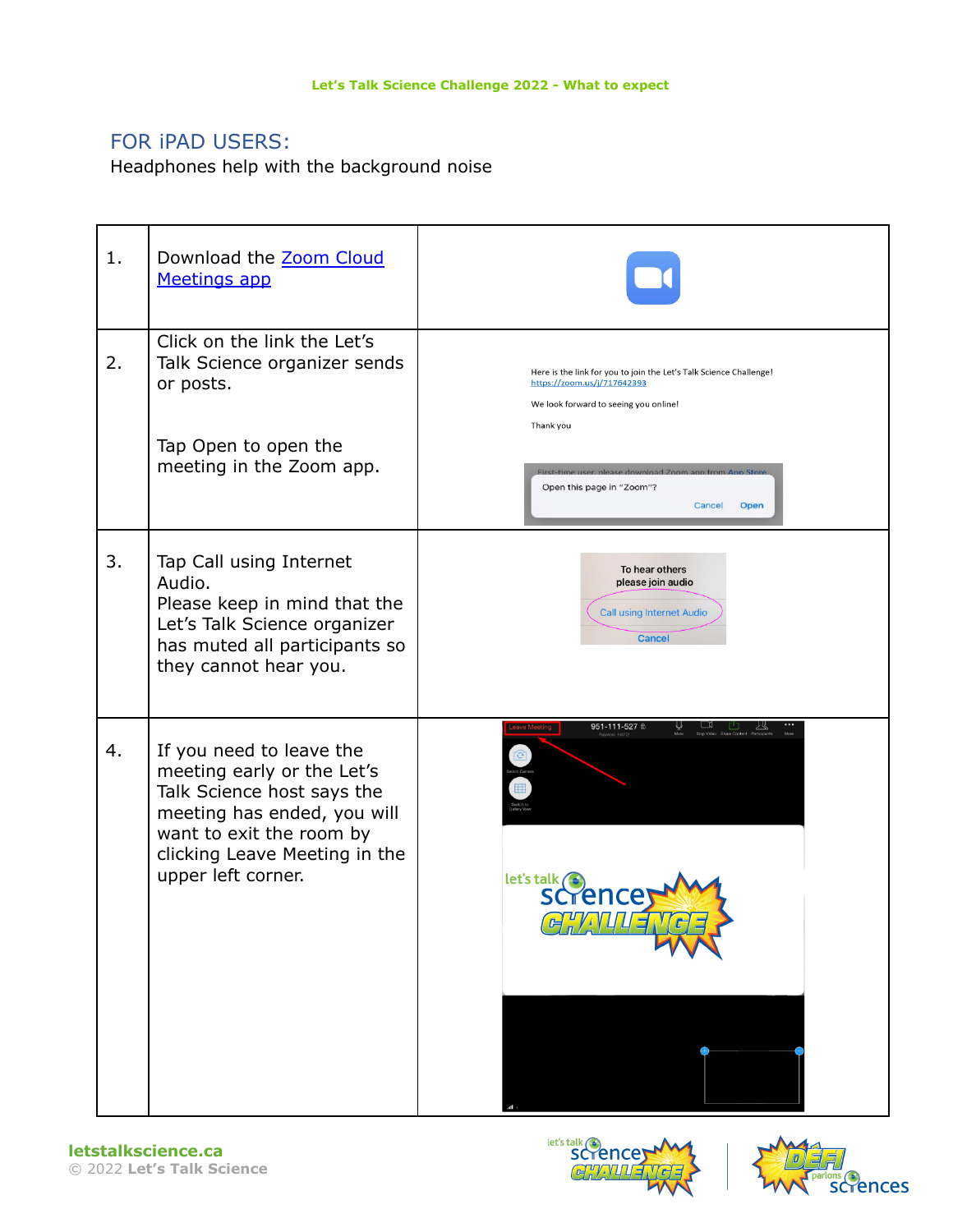#### Other helpful resources

Click [HERE](https://zoom.us/download?fbclid=IwAR0KXcS06BbZL7Tuh-8pCjI6rHb2oAB1btifUo8GwrHct4DNBlwQd7Gr09U) to access the Download Centre for other platforms including browser add-ons.

Click [HERE](https://support.zoom.us/hc/en-us/articles/115004954946-Joining-and-participating-in-a-webinar-attendee-) for more information on joining and participating in a Zoom webinar.

Click **[HERE](https://support.zoom.us/hc/en-us/articles/200941109-Attendee-Controls-in-a-Meeting)** to learn about the attendee controls.

# Frequently asked questions

## I'm trying to connect, but it asks me to re-register. / I try to log in, but I'm asked for a password.

You shouldn't need to register again or put the password in if you used the link we sent you. Just in case, the password will always be included in all communication that goes with the Zoom link.

Links that have been copied and shared might not work properly. Make sure to click on the link directly in the email from Zoom or Let's Talk Science. If you need to share the links with students, we recommend forwarding the email you receive and letting them know to click directly in the email.

Some have experienced issues using the link in the calendar reminder as well. Again, the best way to log in without issue is to click on the link in an email.

If you are using an app to join (either desktop or on a mobile device), make sure you are signed in with the email that you used to register for the activity. If you don't have access to a Zoom account with the address you use to register, simply log out of any account on the app. The settings in place should allow anyone to join no matter if they have a Zoom account or not.

If the error persists, register again to not miss the session and please contact us so we can look into preventing this from happening again.

### What do I do if my workstation keeps having difficulty running Zoom or it crashes?

Use your phone or tablet to connect. You can also uninstall Zoom on your workstation and then reinstall it.

Note that certain functionalities don't work in the browser or on ChromeBooks.



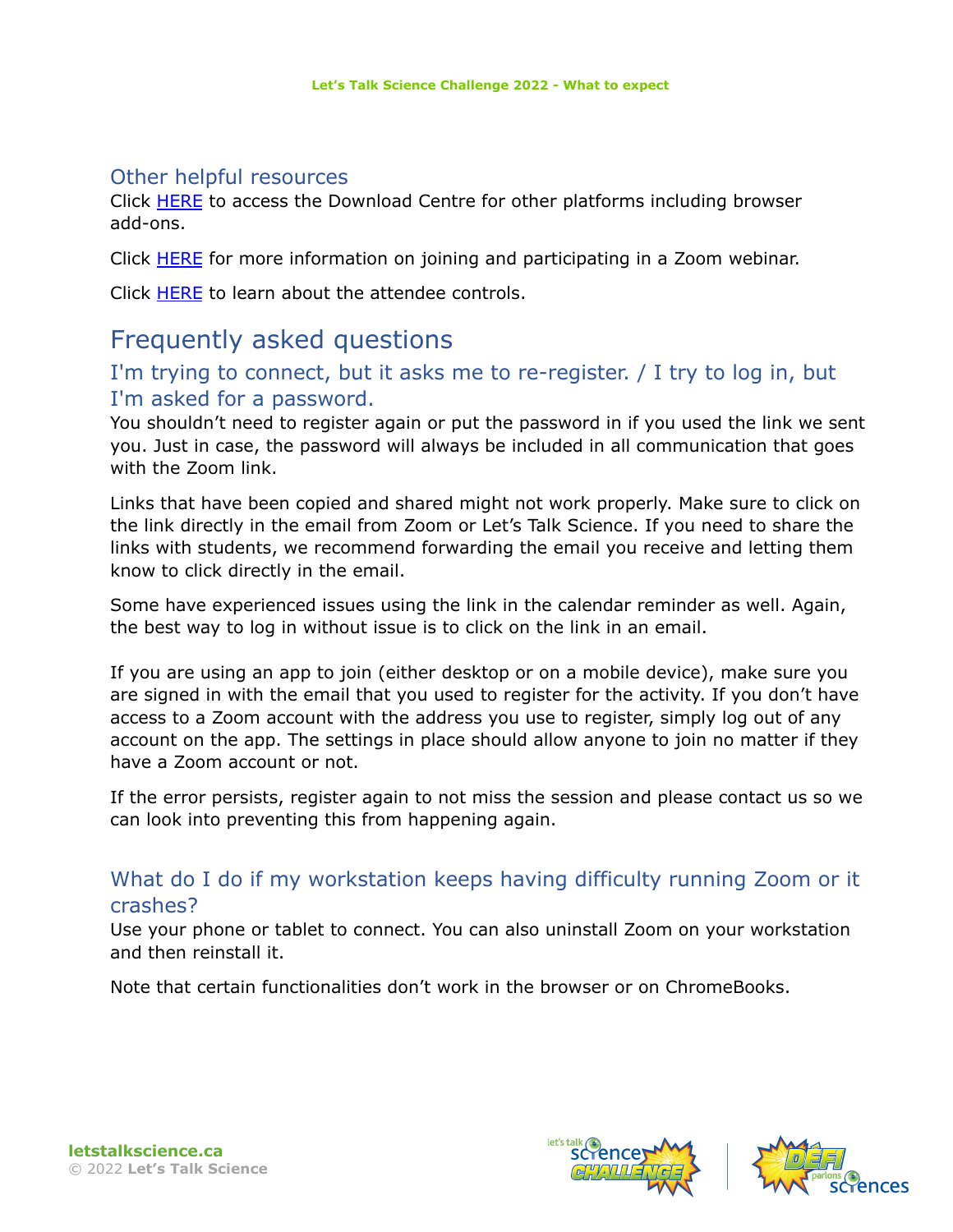#### I can't raise or lower my hand. How to do that?

Here are the functions on a computer in the desktop app. For other devices, please visit the Zoom Help Centre.



Click Raise Hand in the Webinar Controls at the bottom of the Zoom window.

The host will be notified that you have raised your hand.



Lower Hand to lower it if needed.

#### I am having trouble hearing the host

Hover over the bottom of your Zoom meeting screen to make the meeting toolbar visible. If the far-left icon is a headset labeled Join Audio then you have not yet connected your audio. Click the Join Audio headset icon and select the Computer Audio tab to join by computer. If joining by computer you can click the Test speaker and microphone link from the Computer Audio tab to run a helpful wizard to be sure you are using the intended speaker and microphone devices on your computer. When the computer has connected your audio, the far-left icon will change to a microphone labeled Mute. You can click the arrow next to the microphone icon to re-test or change your computer audio settings.

## My Audio is Not Working on iOS or Android

If you cannot hear other participants in a Zoom meeting, follow these steps to troubleshoot the issue.

Ensure your speaker is turned on. If you see the speaker icon in the top-left corner is turned off, tap it to turn on your speaker:

- Increase the volume on your mobile device using the volume buttons or notification panel. Even if the speaker is turned on in Zoom, your device's volume might be set to mute or vibrate only.
- Try using earphones.
- Restart your mobile device.
- Reinstall Zoom from the Apple App Store or Google Play

#### I'm getting an error code and message. What should I do?

The following *[link](https://support.zoom.us/hc/en-us/articles/204731895-Error-codes-and-messages-for-meetings-and-webinars)* explains common error codes or messages while using meetings/webinars or installing the Zoom Desktop Client.